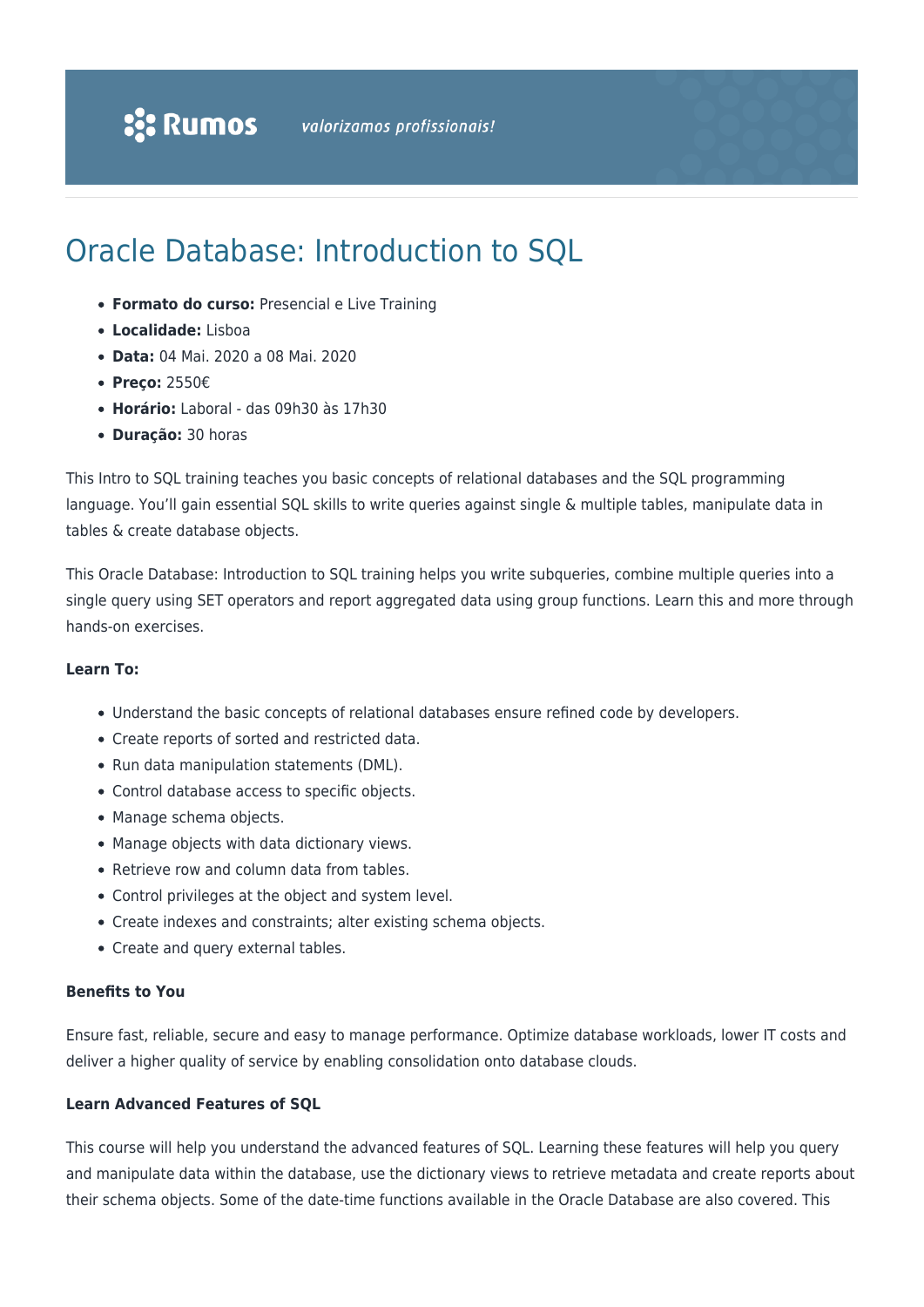course also discusses how to use the regular expression support in SQL through expert instruction.

#### **Use Development Tools**

The main development tool used in this training is Oracle SQL Developer. SQL\*Plus is available as an optional development tool. This is appropriate for a 10g, 11g and 12c audience.

## Destinatários

- Administrator
- Analyst
- Developer
- Systems Administrator

## **Objectivos**

- Identify the major structural components of the Oracle Database 12c
- Create reports of aggregated data
- Write SELECT statements that include queries
- Retrieve row and column data from tables
- Run data manipulation statements (DML) in Oracle Database 12c
- Create tables to store data
- Utilize views to display data
- Control database access to specific objects
- Manage schema objects
- Display data from multiple tables using the ANSI SQL 99 JOIN syntax
- Manage objects with data dictionary views
- Write multiple-column sub-queries
- Employ SQL functions to retrieve customized data
- Use scalar and correlated sub-queries
- Create reports of sorted and restricted data

### Programa

- Introduction
- Retrieving Data using the SQL SELECT Statement
- Restricting and Sorting Data
- Using Single-Row Functions to Customize Output
- Using Conversion Functions and Conditional Expressions
- Reporting Aggregated Data Using the Group Functions
- Displaying Data from Multiple Tables Using Joins
- Using Subqueries to Solve Queries